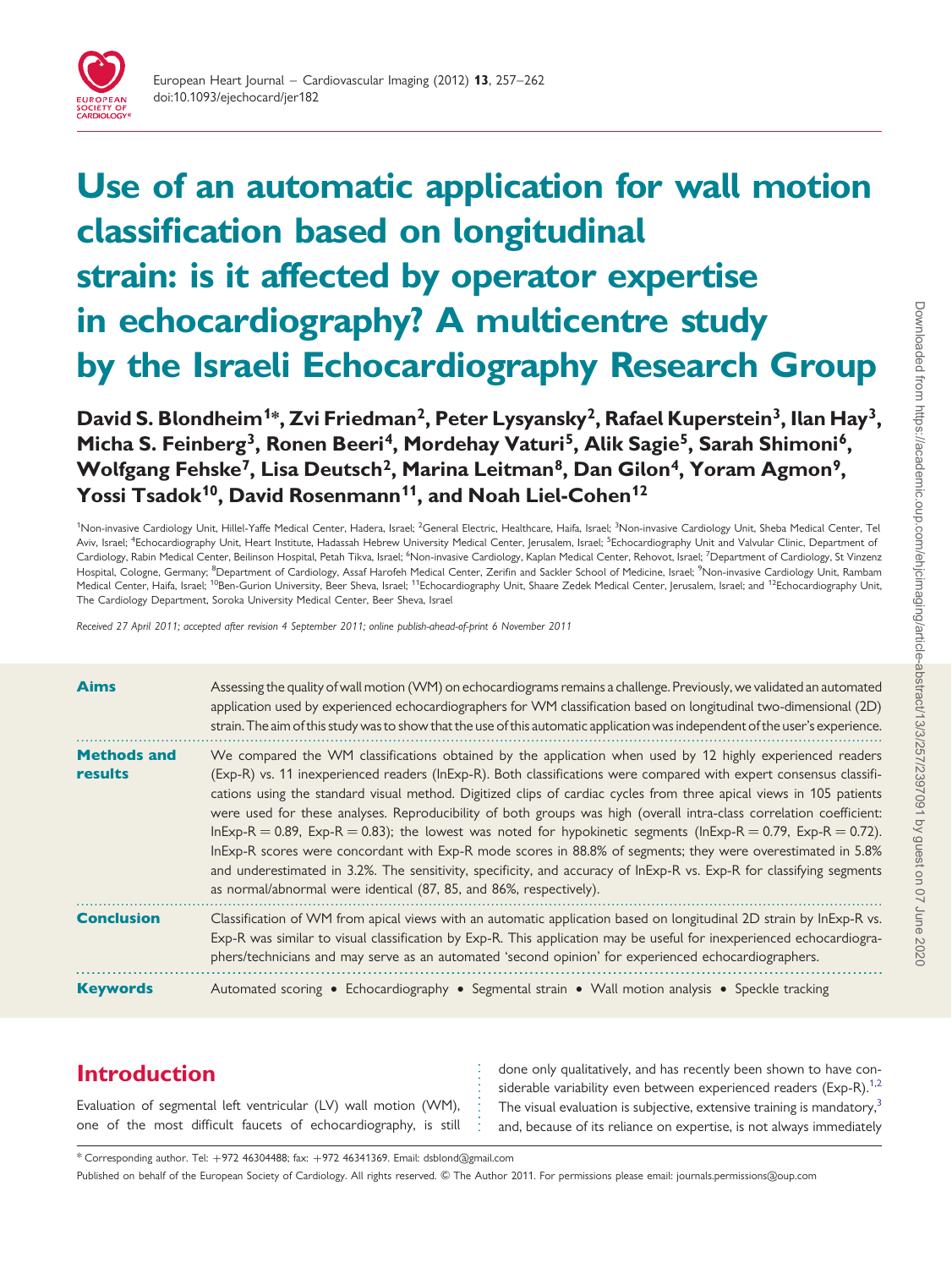available when needed for urgent decision-making. Automated evaluation is desirable in many areas of medical imaging and is lacking in evaluations of echocardiograms. Automatic evaluation was discussed long ago by Spiegelhalter.<sup>[4](#page-5-0)</sup> He emphasized the crucial importance of the reproducibility of automated evaluation and stated its advantages. In cardiology, automatic quantification has been shown to be partially feasible and has been applied in some areas such as electrocardiographic (ECG) analysis and shown to be feasible in the analysis of single-photon emission computed tomography, magnetic resonance imaging, and computed tomographic imaging.<sup>5-[9](#page-5-0)</sup> Unfortunately, applications for automatic interpretation of LV function in echocardiography are currently unavailable to clinicians, although some have been proposed, especially for automatic endocardial boundary detection,<sup>[10,11](#page-5-0)</sup> but to the best of our knowledge, none have disseminated into routine clinical practice. The main reason for their failure to gain widespread acceptance is probably due to the lack of large, scientifically sound validation studies.

Recently, a method capable of automatic determinations of longitudinal strain derived from speckle tracking on twodimensional (2D) echo loops from apical views was shown to classify WM similar to the regular visual method that is routinely used by Exp-R.<sup>[12](#page-5-0)-[14](#page-5-0)</sup> A software application based on this method was developed using segmental peak systolic longitudinal 2D strain calibrated by expert readers' visual classification of WM on the same loops. Liel-Cohen et  $al$ <sup>[14](#page-5-0)</sup> presented data on the reproducibility of WM classifications using this application compared with the classical method and demonstrated that in the hands of Exp-R, it was slightly higher than their visual assessments. However, the real need is for an automatic application that will assist inexperienced readers (InExp-R) in detection and classification of WM abnormalities.

Therefore, in the present study, we tested the hypothesis that the use of this automatic application for classification of WM by longitudinal 2D strain would yield similar results if used by either totally inexperienced or highly experienced echocardiographers.

### **Methods**

#### **Patients**

The patient population has been previously described in detail.<sup>1,[14](#page-5-0)</sup> In short, 105 patients took part in this study, mean age 59.3  $\pm$  14.4, 67% males. The group included 62 patients with an acute myocardial infarction, 28 subjects with chest pain but who had ischaemic heart disease excluded by history, lack of ischaemic changes on ECG, no rise in enzymatic markers of infarction, and by a negative coronary angiogram (the latter not performed in 3 patients), and 15 patients who had a confirmed diagnosis of dilated cardiomyopathy.

#### Readers

Two groups used the application in this study: a group of 12 echocardiographers reading echos in a full job capacity, Exp-R, and a second group of 11 students with neither prior knowledge of cardiology in general nor experience in viewing or analysing echocardiograms in particular, InExp-R. Most of the students were from various university faculties who responded to an advertisement. Each student received a 15 min 'hands on' tutorial in the use of the application for analysis of echo loops.

#### Data analysis

Readers from both groups were provided with CDs on which 2D clips of a single cardiac cycle from the apical long-axis, two-chamber, and four-chamber views from each of 105 patients were obtained, using a Vivid 7 digital ultrasound scanner (General Electric, Horten, Norway) at a frame rate of 50-80 fps. The 2D strain data were analysed on EchoPac workstations (EchoPac-based 2D Strain research tool, GE software package). For this analysis, each reader was required to mark three 'anchor points' (both sides of the mitral annulus and the LV apex) in each of the three views. The following were then automatically generated: the end-systolic frame, endocardial border, division of the LV myocardium into 18 segments (6 basal, 6 mid-, and 6 apical segments per patient), determination of the mean segmental peak systolic longitudinal strain (only peak systolic strain values were used in this study), quality of speckle tracking (segments with poor tracking quality were not analysed), and recording results of the application's analysis in an Excel file. The students group used a newer version of the software that automatically adjusted the 'anchor points'. Aside from this feature, the applications were identical. An example of the analysis of the four-chamber view in one of the patients is presented in Figure [1](#page-2-0).

#### The 'application'

The method used to create the application was described in detail<sup>[14](#page-5-0)</sup> and can be summarized as follows: to create an automatic application for WM analysis based on longitudinal strain that would correlate with analyses by the human eyeballing method, it was necessary to categorize peak longitudinal systolic strain (continuous data) into ranges that correspond to normal, hypokinetic, and akinetic segments by the eyeballing method. Twelve highly Exp-R classified each segment of the LV myocardium from 105 patients. Only segments with a classification that had a majority of at least three readers above the next most prevalent classification were included in the 'gold standard' (1536 segments). Cut-off points for segmental peak systolic strain which best discriminated between normal, hypokinetic, and akinetic segments in this 'gold standard' were determined separately for base, mid-, and apical LV levels by receiver-operating characteristic (ROC) analysis (cut-off values were derived from 630 segments at each level). This analysis yielded the following cut-off points: basal segments: normal, less than  $-10.9\%$ ; hypokinetic,  $-10.9$  to  $-6.2\%$ ; akinetic, greater than  $-6.2\%$ ; mid LV segments: normal, less than  $-12.6\%$ ; hypokinetic,  $-12.6$  to  $-7.9\%$ ; akinetic, greater than  $-7.9\%$ ; apical segments: normal, less than  $-14.1\%$ ; hypokinetic,  $-14.1$  to  $-9.1\%$ ; akinetic, greater than  $-9.1\%$ . These ranges are used herein as reference values.

The segmental classifications obtained by the Exp-R and InExp-R using the application were compared with the mode of the segmental classifications made visually by the Exp-R who were blinded to the application's classification.

#### Statistical analysis

Data were analysed using Matlab (The MathWorks Inc., Natick, MA, USA) and SAS<sup>®</sup> version 9.2 (SAS Institute, Cary, NC, USA) software. Continuous data are presented as mean  $\pm$  standard deviation (SD) (or residual SD from LSMeans). Categorical data are presented as a count and percentage. Statistical significance was defined as a P-value of  $< 0.05.$ 

The relationship between peak systolic strain analysis of the InExp-R and Exp-R groups was assessed by comparing their mean values using a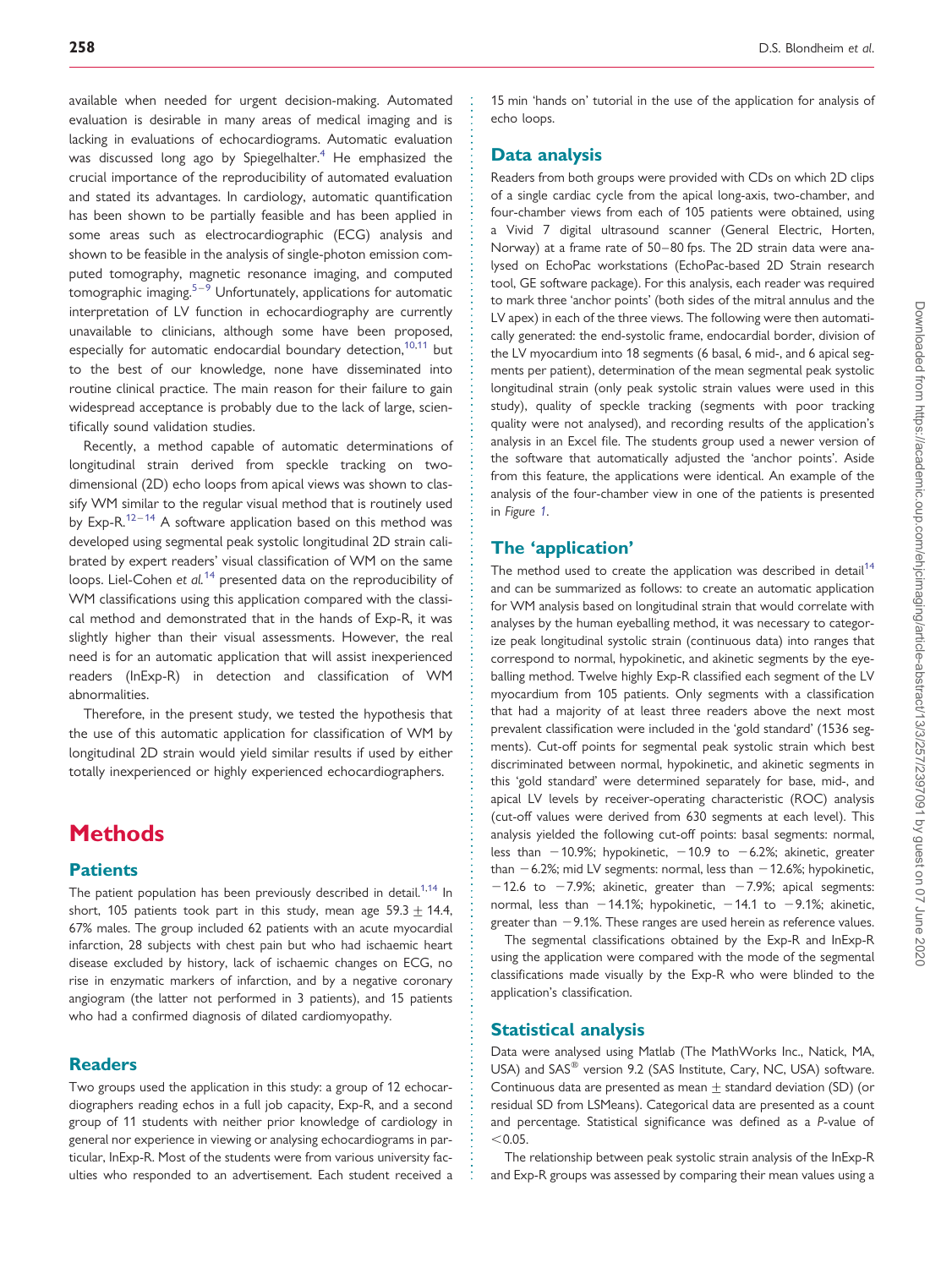<span id="page-2-0"></span>

Figure I An example of a longitudinal strain distribution in the four-chamber view with segmental strain values indicated.

repeated-measures ANOVA model and visually on distribution plots (Figure [2](#page-3-0)). ROC curves are presented (Figure [3](#page-3-0)), showing the power of the average segmental peak systolic strain of both Exp-R and InExp-R to discriminate normal from abnormal (i.e. normal from hypokinetic or akinetic segments). The ROC curves are summarized by the area under the curve (AUC).

Sensitivity, specificity, positive predictive value (PPV), negative predictive value (NPV), and accuracy were calculated for each reader in the Exp-R and InExp-R groups using their respective classifications of WM contraction vs. the visual mode Exp-R classification. The mean values per group (Exp-R and InExp-R) are presented.

Inter-observer reproducibility was assessed by the intra-class correlation coefficient (ICC) which was calculated with the SAS PROC MIXED procedure, by fitting two random-effects models where the three-level ordinal score (normal = 1, hypokinetic = 2, akinetic or worse  $=$  3) was modelled with the physician and segment (within subject) entered as random effects. The ICCs were then calculated from each of the models' variance components as the ratio of the between-reader error variance and the total variance.

## **Results**

Each of the 12 Exp-R and the 11 InExp-R analysed the 1890 segments available from the 105 patients. The number of segments that could not be assigned a classification by the Exp-R ranged from 17 (0.9%) to 217 (14.5%) with a mean of 77.8 (4.1%), whereas the range for the InExp-R was 20 (1%)-110 (5.8%) with a mean of 50.4 (2.7%). These segments could not be assigned a classification because of poor tracking quality determined automatically by the application. The distribution of these segments

within the LV levels was similar in both groups (in decreasing order: basal, apical, and middle).

The overall ICC for segmental classification was high for both groups but slightly better for the InExp-R (ICC 0.89) vs. the Exp-R group (ICC 0.83) (an ICC of  $>$  0.8 is considered excellent). ICCs for overall, normal, hypokinetic, and akinetic segments for each group of readers are presented in Table [1](#page-3-0).

The model-estimated overall mean (LSMeans) peak systolic strain of all segments from all patients was similar for the Exp-R and InExp-R groups  $(-15.5 + 0.27 \text{ vs. } -15.2 + 0.28\%$ , respectively,  $P = NS$ ). Differences in peak systolic strain between groups were negligible for patient subgroups as well: ischaemic heart disease  $0.22 + 0.32$ %, dilated cardiomyopathy  $-0.08 + 0.33$ %, and normal  $0.58 + 0.32$  $0.58 + 0.32$ %,  $P = NS$  for all. Figure 2 demonstrates the similarity of the distribution of peak systolic strain by both groups of analysers over the whole range of the peak systolic strain.

Segmental classifications of each InExp-R and each Exp-R were compared with the mode classifications determined visually by the Exp-R group. On average, 90.8% of the InExp-R segmental scores were concordant with the Exp-R visual mode scores. There were 1218 segments considered 'normal' by Exp-R and also by InExp-R (65.9% of all readable segments, concordance of 94%), 184 segments considered 'hypokinetic' (10% of readable segments, concordance of 72%), and 275 segments considered 'akinetic' (14.9% of readable segments, concordance of 90%). Thus, the largest difference in classification was in segments classified as 'hypokinetic' by Exp-R, and of these, half were over-classified and half under-classified by the InExp-R group. Overall, in a head-to-head comparison of both groups, InExp-R under-classified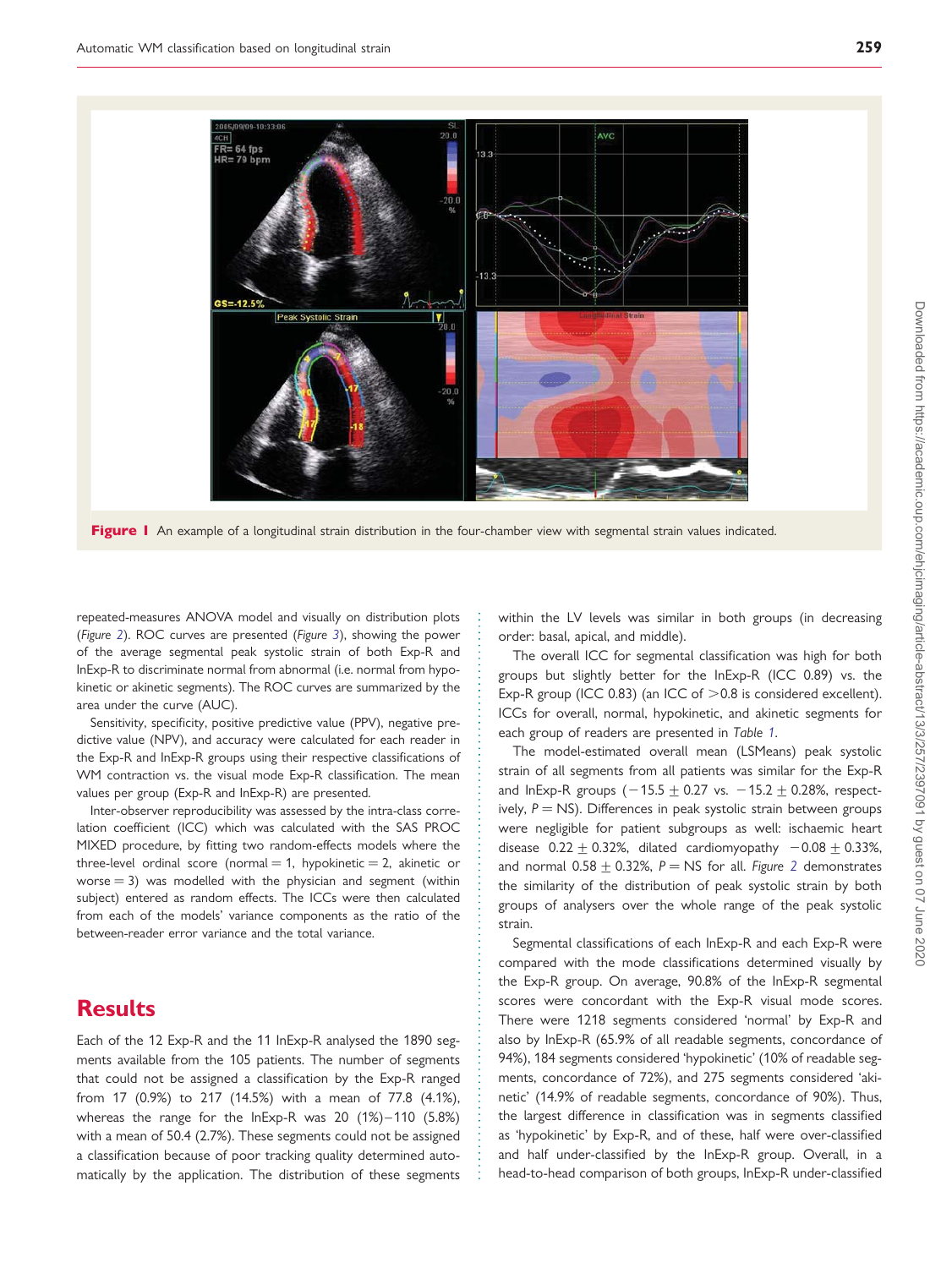<span id="page-3-0"></span>

![](_page_3_Figure_2.jpeg)

![](_page_3_Figure_3.jpeg)

Figure 3 Receiver-operating characteristic curves for the ability of experienced and inexperienced reader groups to classify segments according to the experienced reader visual mode classification.

3.2% and over-classified 5.8% of segments compared with the mode classification of the Exp-R group.

Compared with the visual mode classification of the Exp-R, the mean sensitivity, specificity, PPV, NPV, and accuracy of the Exp-R mode-segmental score for dichotomizing segments into normal or abnormal contraction were 87, 85, 94, 70, and 86%, respectively. These accuracy measures are identical to those of the InExp-R.

Figure 3 presents the ROC curve of median Exp-R and median InExp-R classification capability to distinguish between normal Table 1 Intra-class correlation coefficient statistics using score 3 and 2 levels for normal, hypokinetic, and akinetic segmental classifications by both groups of readers

|                |      | Overall Normal<br>vs. others | <b>Hypokinetic</b><br>vs. others | <b>Akinetic</b><br>vs. others |
|----------------|------|------------------------------|----------------------------------|-------------------------------|
| $Exp-R$        | 0.83 | 0.77                         | 0.47                             | 0.75                          |
| $lnExp-R$ 0.89 |      | 0.84                         | 0.65                             | 0.84                          |

and abnormal segments as determined by the visual mode classification of the Exp-R. The mean AUC for the InExp-R group was 0.888, and for the Exp-R, it was 0.895.

## **Discussion**

The ability to evaluate LV WM abnormalities is essential for clinical decision-making, often in urgent situations. Yet, so far, no automatic application gained acceptance and it is still necessary to get an expert-on-call to determine segmental WM. Our group has recently shown that WM assessments made by Exp-R applying the automatic longitudinal 2D strain application we developed were similar to their own assessments using the classical eyeballing method.<sup>[14](#page-5-0)</sup> However, before implementing the new automatic application for classification of WM in the clinical setting, it is essential to show that it can be used with confidence, regardless of the degree of training the operator has in the field of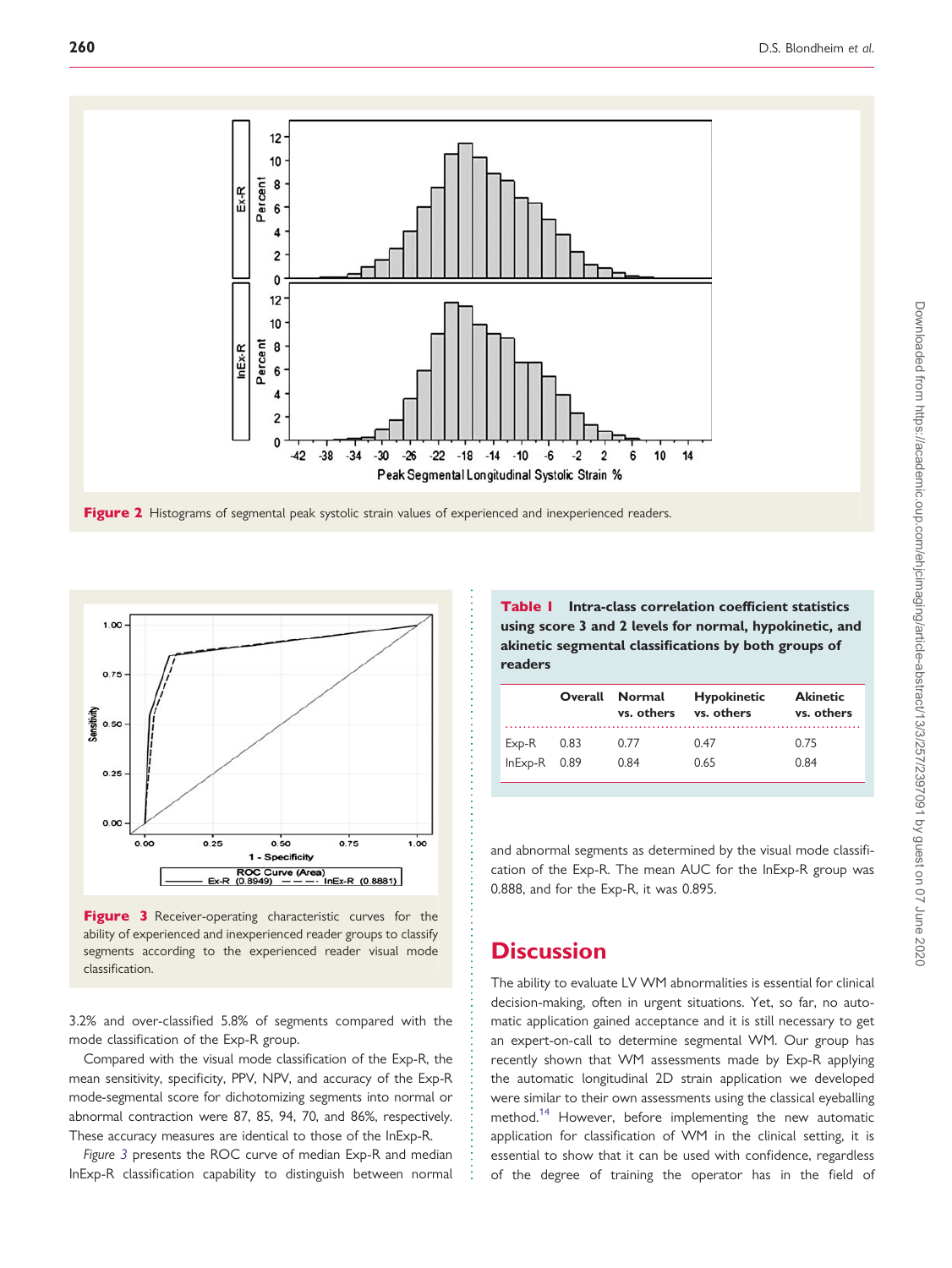echocardiography. Thus, this study was designed to test the ability of the application to assess LV WM based on longitudinal 2D strain, independently of the operator's training in echocardiography.

We compared the classification of segmental contraction derived entirely from an automated application based on longitudinal 2D strain, operated by totally InExp-R vs. highly Exp-R, without any added insight or findings apparent by visual inspection of the echocardiograms, in a large group of patients. The results of both groups of readers were compared with the mode classifications made by the Exp-R group using the visual method as a reference. The results show that InExp-R could utilize the automatic application to derive classifications of segmental WM with results comparable to those determined by a group of highly experienced echocardiographers using this application.

Despite the lack of any significant effect of expertise in echocardiography on the segmental classification by the application when operated by InExp-R and Exp-R, this application cannot replace the comprehensive evaluation of LV WM done by experienced echocardiographers including assessment of wall thickening and excursion from multiple sites and repeated beats, and is therefore limited. However, this application may serve for preliminary evaluation, for teaching purposes, and even for an unbiased 'second opinion'.

Although the average peak systolic strain of both groups were almost identical, the sensitivity and specificity of the InExp-R classifications compared with those of the Exp-R were not perfect. Some degree of non-concordance was found between the results of both groups especially regarding segments considered by the Exp-R group to be hypokinetic. We and others have shown that even among Exp-R using the classical visual method, there is considerable variability regarding hypokinetic segments,<sup>[1](#page-5-0),[2](#page-5-0)</sup> but had hoped that the lesser room for subjective judgement using the automated application would produce less variability between the groups (regardless of which group was closer to the true quality of contraction).

Paradoxically, the InExp-R group had a marginally better reproducibility than the Exp-R group, although the difference was far from being statistically significant. Perhaps, the Exp-R outsmarted themselves in choosing the three 'anchor points', whereas among the InExp-R, these points were automatically corrected leaving very little room for their personal judgement to affect the outcome of the automatic calculations. Similarly, the Exp-R's option to 'correct' the automatically generated endocardial borders and the timing of end-systole (aortic valve closure) probably decreased their reproducibility.

Liel-Cohen et  $al$ .<sup>[14](#page-5-0)</sup> have shown that when used by Exp-R, this application has a lower PPV than a NPV. Thus, it is important to keep in mind that a positive detection of WM abnormalities is probably less reliable than a negative result and false positives may occur. Thus, if this application was to be used in the emergency room setting, where it is important not to miss a patient with an acute coronary syndrome, this set-up would be beneficial because of its high specificity which enables safe discharge of patients with negative findings at the cost of some unnecessary admissions due to the application's tendency to overestimate WM abnormalities. However, in the setting of stress echo

testing, false-positive results could be a problem that may be eliminated by manually viewing the whole test in conjunction with other clinical variables, thus avoiding unnecessary further investigation. A different set of cut-off points may be necessary depending on the purpose of the test.

It should be stressed that this study was not designed to validate the automatic application we used. This was done and published else-where.<sup>[14](#page-5-0)</sup> The purpose of the current study was to compare results obtained with the application when used by Exp-R vs. InExp-R in order to verify its objective nature and its reproducibility. Although we have previously shown that this application's classifications are similar to those of Exp-R when limited to the analysis of only apical views, the use of this application by novice readers cannot replace Exp-R. Novice readers cannot evaluate numerous factors that Exp-R incorporate into their assessments in order to make them clinically useful, such as the technical quality of the clip, adequacy of speckle tracking, additional information obtained from parasternal views, etc.

A recent consensus statement of the ASE/EAE<sup>[15](#page-5-0)</sup> concluded that there are still unresolved issues regarding WM analysis with strain and tissue velocity imaging because not all clinical studies have unanimously confirmed their accuracy compared with expert readers' visual interpretation in ischaemic heart disease. In a previous study, $14$  we have shown a good correlation between classification of WM by strain analysis and by visual assessment as did others.<sup>[16](#page-5-0)</sup> The current study goes one step further and highlights the fact that the application for automated strain analysis does not necessitate an expert to run it.

The main limitation of the study is that the application used by the two groups was not identical. The students used a newer version, which had only one additional feature: automatic correction of the three manually marked 'anchor points'. Although we could not compare the three points determined by the Exp-R manually vs. the three points automatically generated by the application for the InExp-R, we expect the automatic correction to have improved only the InExp-R results, whereas for an experienced echocardiographer, the determination of these points is a trivial task. Also, PPV and NPV are highly dependent on the prevalence of the finding in the given population. Thus, our data derived mostly from a population presenting to emergency rooms with a suspected myocardial infarction may not be applicable to all patient populations. Other potential limitations are the use of a single cardiac cycle from each view, the use of only apical views, and longitudinal strain for segmental WM classification. Future studies may suggest that more accurate classifications can be obtained by averaging a number of cycles from each view and with the possible incorporation of circumferential and radial strain.

In conclusion, we have shown that automatic assessment of segmental LV WM, based on 2D longitudinal strain, can be done by inexperienced personnel with similar results to its use by experienced echocardiographers. This application may be useful in the hands of InExp-R for preliminary WM assessments as well as a 'second opinion' in the hands of Exp-R to assist in the complicated task of quantifying segmental WM. However, interpretation of results and medical decisions based on them must be applied only after careful analysis of comprehensive echo studies and consideration of the specific clinical context.